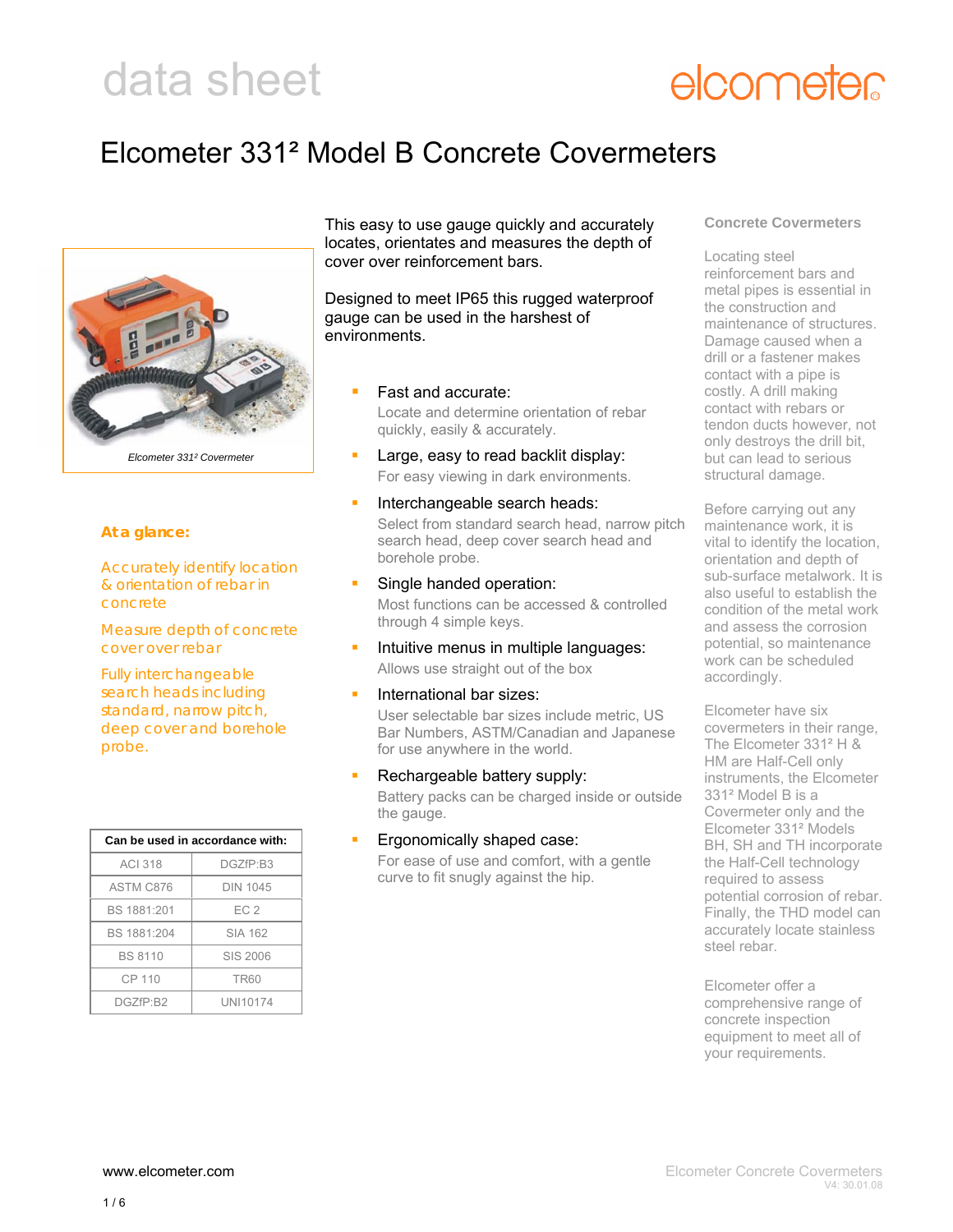### elcometer

| <b>ELCOMETER 331<sup>2</sup> RANGE FEATURES</b>             |                      |           |                                                |                                                            |                                                     |
|-------------------------------------------------------------|----------------------|-----------|------------------------------------------------|------------------------------------------------------------|-----------------------------------------------------|
|                                                             | Model B              | Model BH  | <b>Model SH</b>                                | Model TH                                                   | <b>Model THD</b>                                    |
| <b>Rebar location</b>                                       | $\bullet$            | $\bullet$ | $\bullet$                                      |                                                            | $\bullet$                                           |
| <b>Rebar orientation</b>                                    | $\circ$              | $\bullet$ | $\bullet$                                      | $\circ$                                                    | $\bullet$                                           |
| Depth of cover                                              | $\circ$              | $\bullet$ | $\bullet$                                      | $\bullet$                                                  | $\bullet$                                           |
| <b>Half Cell capability</b>                                 |                      | $\bullet$ | $\bullet$                                      | $\ddot{\phantom{a}}$                                       | $\bullet$                                           |
| Large cover thickness reading mm or inches                  | $\circ$              | $\bullet$ | $\bullet$                                      | $\bullet$                                                  | $\bullet$                                           |
| Large Half Cell reading mV                                  |                      | $\bullet$ | $\bullet$                                      | $\ddot{\phantom{a}}$                                       | $\bullet$                                           |
| Large graphics display with backlight                       | $\circ$              | $\bullet$ | $\circ$                                        | $\circ$                                                    | $\circ$                                             |
| Multiple language menu structure                            | $\bullet$            | $\bullet$ | $\bullet$                                      | $\circ$                                                    | $\bullet$                                           |
| Signal strength bar                                         | $\bullet$            | $\bullet$ | $\bullet$                                      | $\circ$                                                    | $\bullet$                                           |
| Interchangeable heads with LED & keypad                     | $\circ$              | $\bullet$ | $\bullet$                                      | $\bullet$                                                  | $\circ$                                             |
| User selectable bar range sizes & numbers                   | $\circ$              | $\bullet$ | $\bullet$                                      | $\bullet$                                                  | $\bullet$                                           |
| <b>Measurement sound modes</b>                              | $\ddot{\phantom{a}}$ | $\bullet$ | $\ddot{\phantom{a}}$                           |                                                            |                                                     |
| Locate (tone increases as head approaches bar)              |                      |           |                                                |                                                            |                                                     |
| Under Cover (tone only sound for low cover)                 |                      |           | ٠                                              |                                                            |                                                     |
| Maxpip <sup>"</sup> (tone only as head passes rebar centre) |                      |           | $\bullet$                                      |                                                            | $\bullet$                                           |
| Autosize mode bar diameter determination                    |                      |           | $\bullet$                                      | $\bullet$                                                  | $\bullet$                                           |
| Orthogonal mode bar diameter determination                  |                      |           | $\bullet$                                      | $\bullet$                                                  | $\bullet$                                           |
| RS232 Output - direct to printer or PC                      |                      |           | $\bullet$                                      | $\bullet$                                                  | $\bullet$                                           |
| <b>EDTS<sup>+</sup></b> Excel link software                 |                      |           | $\bullet$                                      | $\circ$                                                    | $\bullet$                                           |
| Data logging with alpha numeric batch<br>identification     |                      |           | 10 linear batches of<br>1,000 readings<br>each | 240.000<br>readings in<br>linear or grid<br><b>batches</b> | 240.000<br>readings in<br>linear or grid<br>batches |
| <b>Statistics</b>                                           |                      |           | $\bullet$                                      | $\bullet$                                                  | $\bullet$                                           |
| Minimum & maximum cover limits                              |                      |           | $\bullet$                                      | $\bullet$                                                  | $\bullet$                                           |
| Date & time                                                 |                      |           |                                                | $\circ$                                                    | $\circ$                                             |
| Rugged waterproof case (IP65)                               | $\circ$              | $\bullet$ | $\circ$                                        | $\circ$                                                    | $\bullet$                                           |
| Adjustable beep volume & earphone socket                    | $\circ$              | $\bullet$ | $\bullet$                                      | $\circ$                                                    | $\bullet$                                           |
| <b>Stainless Steel measurement mode</b>                     |                      |           |                                                |                                                            | $\ddot{\phantom{a}}$                                |
| <b>Part numbers</b>                                         | W331B---*            | W331BH--* | W331SH--*                                      | W331TH--*                                                  | W331THD-*                                           |

Replace \* with 1, 2 or 3 to complete part number. 1=240V UK, 2=220V Euro, 3=110V US<br><sup>1</sup> Linear batch mode: up to 200 batches of 1,000 readings Grid batch mode: up to 1,000 batches, maximum number of readings 240,000

| <b>Bar diameter ranges</b>              | Metric:                                                                                                                                                                                   | 5 - 50mm bar diameters in 21 values               |  |
|-----------------------------------------|-------------------------------------------------------------------------------------------------------------------------------------------------------------------------------------------|---------------------------------------------------|--|
|                                         |                                                                                                                                                                                           | US Bar Numbers: #2 - #18 bar sizes in 16 values   |  |
|                                         |                                                                                                                                                                                           | ASTM/Canadian: 10 – 55M bar diameters in 8 values |  |
|                                         | Japanese:                                                                                                                                                                                 | 6 – 57mm bar diameters in 16 values               |  |
| Rechargeable power supply               | 7.4 lithium ion battery pack provides up to 32 hours of continuous<br>use (20 hrs if backlight on). Rechargeable in 4 hours either inside or<br>outside the gauge using external charger. |                                                   |  |
| <b>Maximum operating temperature</b>    | $50^{\circ}$ C / 122 $^{\circ}$ F                                                                                                                                                         |                                                   |  |
| Unit dimensions (including head & lead) | 230 x 130 x 125mm / 9 x 5.1 x 4.9"                                                                                                                                                        |                                                   |  |
| Unit weight                             | 1.54kg / 3.4lbs                                                                                                                                                                           |                                                   |  |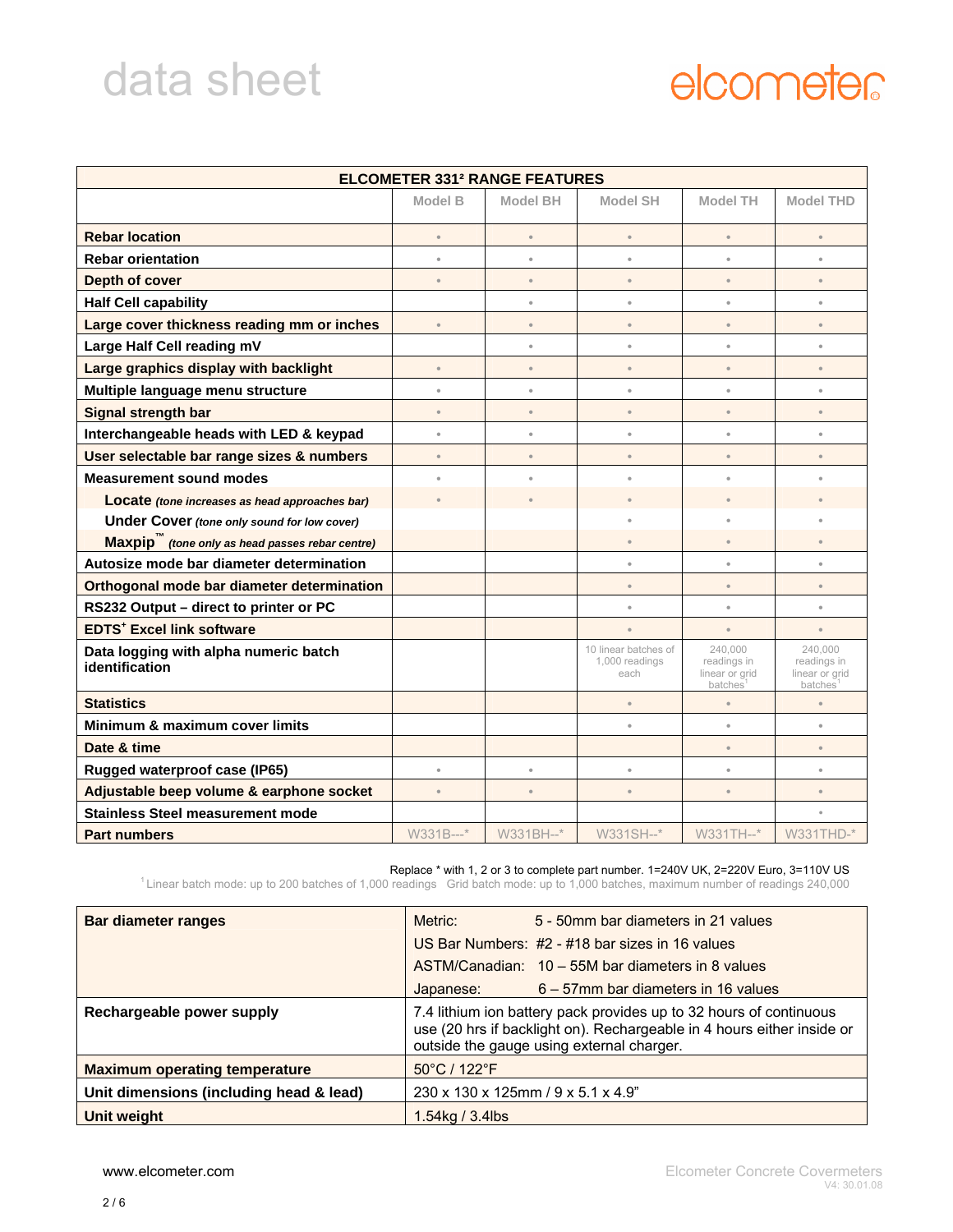### elcometer

#### **Search Head & Half-Cell Accessories**













#### **Standard Search Head**

Designed to meet most of your measurement requirements. Cover range: 40mm / 1.6" bar 15mm to 95mm / 0.6" to 3.75" 8mm / 0.3" bar 8mm to 70mm / 0.3" to 2.75" Dimensions: 155 x 88 x 42mm / 6.1 x 3.5 x 1.65" Sensing area: 120 x 60mm / 4.72 x 2.36" Part number: TW33119124-1A

#### **Narrow Pitch Search Head**

Accurately measures the cover thickness when the gaps between each of the rebars (pitch) are close together

| Cover Range:  | 40mm / 1.6" bar                     | 8mm to 80mm / 0.3" to 3.1" |
|---------------|-------------------------------------|----------------------------|
|               | 8mm / 0.3" bar                      | 5mm to 60mm / 0.2" to 2.4" |
| Dimensions:   | 155 x 88 x 42mm / 6.1 x 3.5 x 1.65" |                            |
| Sensing area: | 120 x 60mm / 4.72 x 2.36"           |                            |
| Part number:  | TW33119124-2A                       |                            |

#### **Deep Cover Search Head**

The ideal search head for accurately measuring rebars that are deep within the structure

| 40mm / 1.6" bar                    | 35mm to 180mm / 1.4" to 7"   |
|------------------------------------|------------------------------|
| $8mm/0.3"$ bar                     | 25mm to 160mm / 1.0" to 6.3" |
| 170 x 94 x 54mm / 6.7 x 3.7 x 2.1" |                              |
| 160 x 80mm / 6.3 x 3.15"           |                              |
| TW33119171A                        |                              |
|                                    |                              |

#### **Dual Search Head for High Tensile and Stainless Steels**

The ability to detect high tensile steel and three grades of stainless steel (304, 316 and Duplex). For use with Model THD only.

| Cover Range:  | 40mm / 1.6" bar                                 | 35mm to 180mm / 1.4" to 7"   |
|---------------|-------------------------------------------------|------------------------------|
|               | 8mm / 0.3" bar                                  | 25mm to 160mm / 1.0" to 6.3" |
| Dimensions:   | $170 \times 94 \times 54$ mm / 6.7 x 3.7 x 2.1" |                              |
| Sensing area: | 160 x 80mm / 6.3 x 3.15"                        |                              |
| Part Number:  | TW33120014D                                     |                              |

#### **Borehole Probe**

The solution for locating tendon ducts and multiple layers of rebar lying deep within the concrete. Measurement depth: Short probe: 0.-40cm / 0 - 6" Long Probe: 0 – 100cm / 0 – 40" Approximate detection ranges: Tendon duct (70mm / 2.75" diameter: up to 90mm / 3.54" Reinforcement bar: up to 60mm / 2.36" Part Number: Short Metric – TW33119223-1A Long Metric – TW33119223-2A Short Imperial – TW33119223-3A Long Imperial – TW33119223-4A

#### **Extension Arm Kit**

This kit allows the user to scan bridge decks and floor areas from a standing position. It can be connected to either the standard or narrow pitch search heads.

Cover Range: 40mm / 1.6" bar 15mm to 95mm / 0.6" to 3.75" 8mm / 0.3" bar 8mm to 70mm / 0.3" to 2.4" Dimensions: 155 x 88 x 42mm / 6.1 x 3.5 x 1.65" Sensing area: 120 x 60mm / 4.72 x 2.36" Part Number: TW33119222



#### **Half-Cell Probe Kit**

Consisting of either a copper electrode in a copper sulphate solution (Cu/CuSO4) or a silver electrode in a silver chloride solution (Ag/AgCl), each Half-Cell is a sealed unit so there is no need to mix chemicals on site. Supplied with a 25m (80ft) cable, every Half-Cell Kit is guaranteed for 5 years.

Part Number: Cu/CuSO<sub>4</sub> – TW331CUKIT Ag/AgCl – TW331AGKIT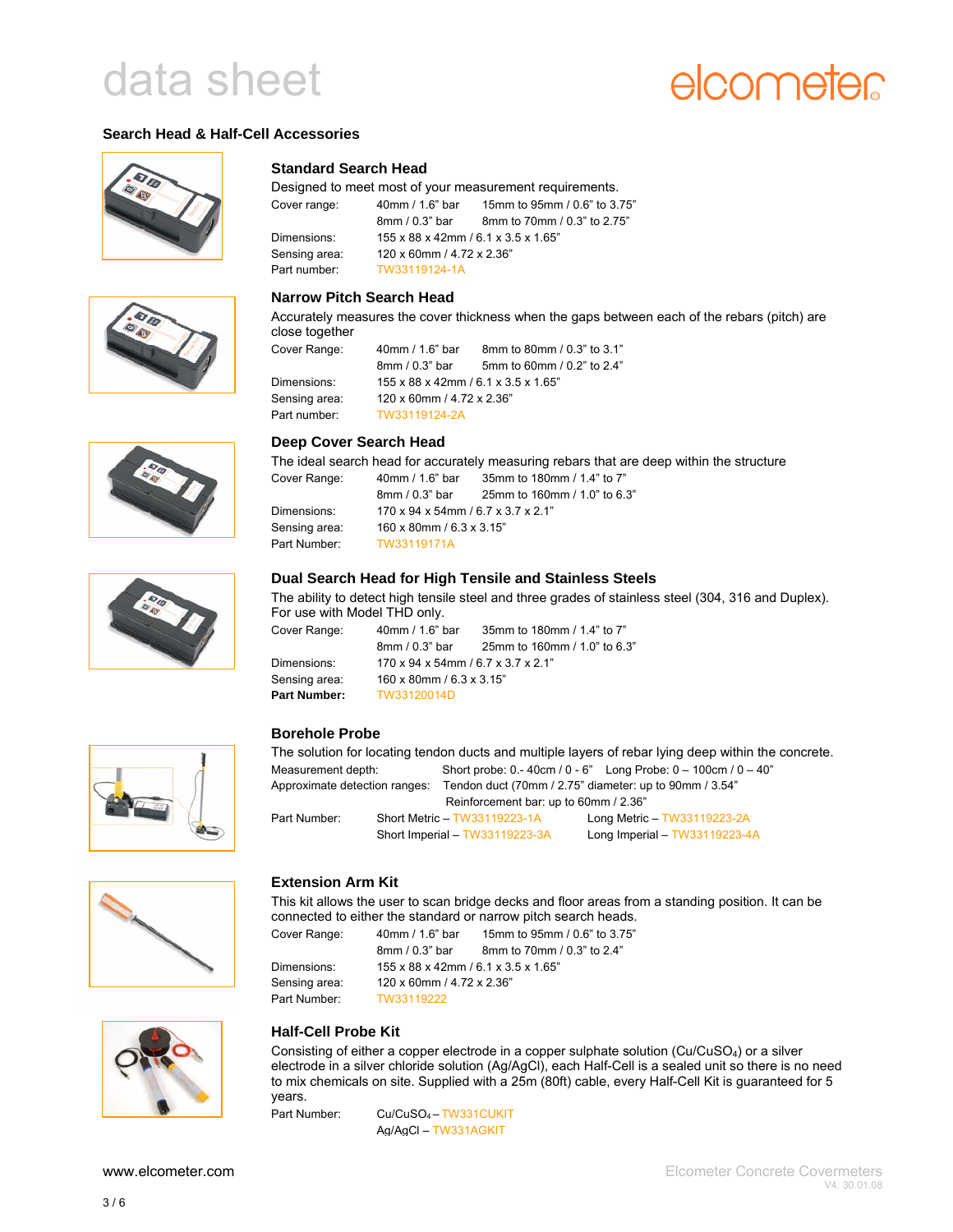### elcometer



Elcometer 331<sup>2</sup> Measurement Resolution